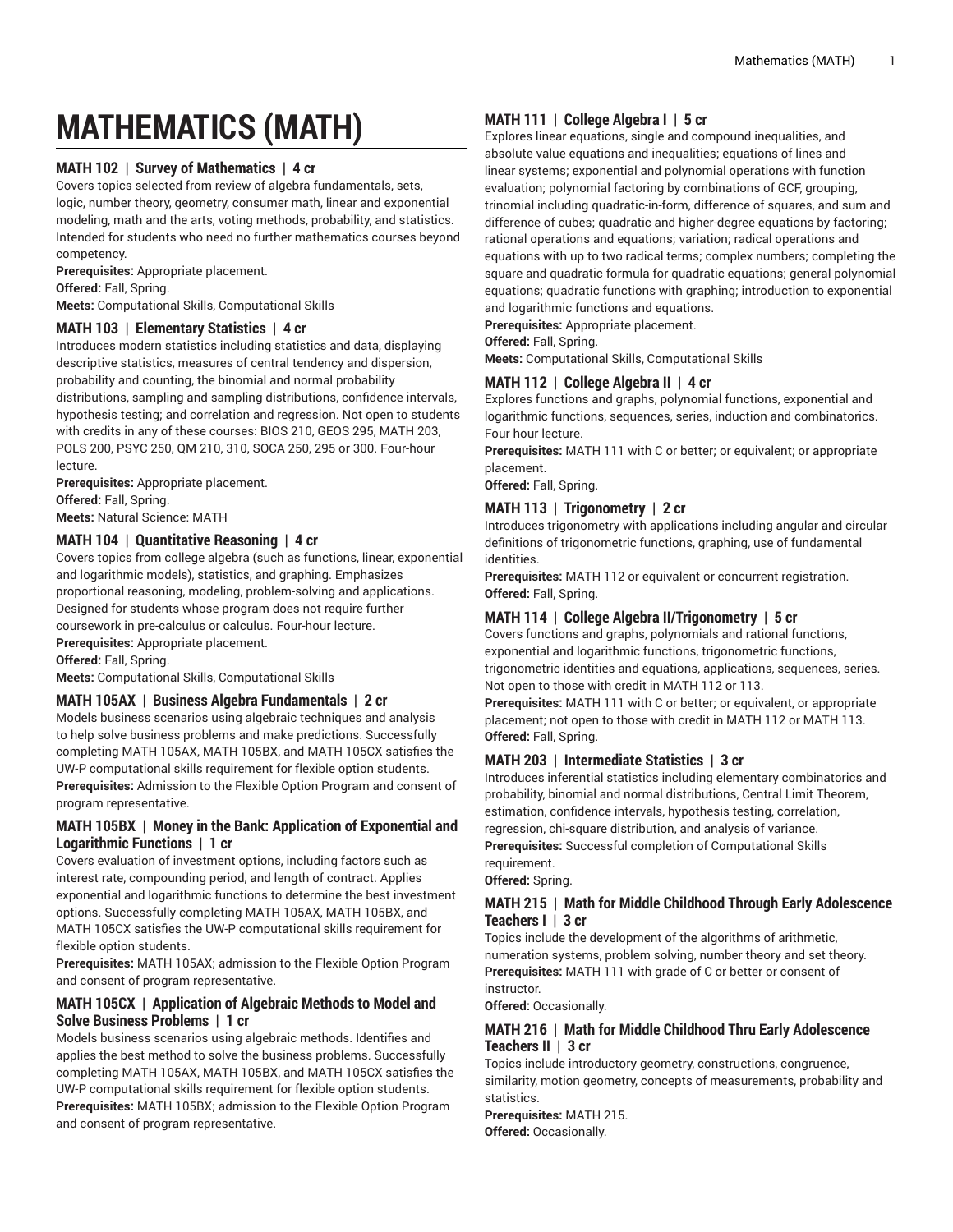## **MATH 221 | Calculus and Analytic Geometry I | 5 cr**

Explains rate of change and limits, differentiation, applications of the derivative, integration, applications of the integral and transcendental functions.

**Prerequisites:** MATH 112 and MATH 113 or equivalent; or appropriate placement.

**Offered:** Fall, Spring. **Meets:** Natural Science: MATH

## **MATH 222 | Calculus and Analytic Geometry II | 5 cr**

Examines methods of integration, analytic geometry, polar coordinates, hyperbolic functions, infinite series, power series, and introduces ordinary differential equations.

**Prerequisites:** MATH 221. **Offered:** Fall, Spring. **Meets:** Natural Science: MATH

## **MATH 223 | Calculus and Analytic Geometry III | 5 cr**

Explains vectors and parametric equations, vector functions and their derivatives, partial and directional derivatives, multiple integrals, vector analysis, Green's Theorem and Stokes' Theorem.

**Prerequisites:** MATH 222. **Offered:** Fall.

## **MATH 231 | Discrete Mathematics | 3 cr**

Covers sets; the number system; Boolean algebra; formal logic and proofs; relations and functions; combinatorics and recurrence relations; graphs and trees. Cross-listed with: CSCI 231.

**Prerequisites:** MATH 112 with a C or better.

**Offered:** Fall, Spring.

#### **MATH 290 | Special Topics in Mathematics | 1-4 cr**

Selected topics in mathematics will be examined. **Prerequisites:** None.

**Offered:** Occasionally.

#### **MATH 301 | Linear Algebra | 4 cr**

Introduction to linear algebra including systems of equations, matrices, determinants, vector spaces and linear transformations, and diagonalization.

**Prerequisites:** MATH 223; or MATH 222 and consent of instructor. **Offered:** Fall.

## **MATH 303 | Set Theory, Logic and Proof | 4 cr**

Examines elementary propositional and predicate logic; language and axioms of set theory; operations on sets; well-orderings, ordinals, transfinite induction and recursion; cardinals; the axiom of choice; combinatorics; reading and writing of proofs in mathematics. Cross-listed with: PHIL 303.

**Prerequisites:** MATH 222; or PHIL 201 and consent of instructor. **Offered:** Fall.

## **MATH 309 | Probability and Statistics | 3 cr**

Covers elementary probability, random variables, properties of distributions, sampling, queuing theory, central limit theorem and law of large numbers. Cross-listed with: CSCI 309.

**Prerequisites:** MATH 221 with a C or better.

**Offered:** Spring.

### **MATH 310 | Advanced Probability Theory and Statistics | 4 cr**

The main mathematical methods and techniques of probability theory; random variables, expected values, variance, central limit theorem, parameter estimation and hypothesis testing.

**Prerequisites:** MATH 223. **Offered:** Fall.

# **MATH 317 | Differential Equations and their Applications | 4 cr**

Examines first- and second-order differential equations and applications; higher-order linear differential equations; series solutions of secondorder differential equations; Laplace transforms; matrix algebra, systems of equations, eigen values and eigenvectors; systems of differential equations; and partial differential equations. **Prerequisites:** MATH 222.

**Offered:** Fall.

## **MATH 331 | Logic and Combinatorics | 3 cr**

Permutations and combinations, graphs, trees, mathematical induction, propositional calculus, Mathematica and its applications in combinatorics, number theory and linear programming. Intended for students working for teaching certification in Mathematics. **Prerequisites:** MATH 222.

## **MATH 350 | Advanced Calculus | 4 cr**

Covers the fundamental notions of limits, continuity, uniform continuity, derivative, and integral. Examines infinite series with a study of convergence and uniform convergence.

**Prerequisites:** MATH 223, MATH 303.

**Offered:** Spring.

#### **MATH 361 | Foundations of Geometry | 3 cr**

Introduction to axiomatic geometry including Euclidean, non-Euclidean, and projective geometries.

**Prerequisites:** MATH 222.

## **MATH 367 | Elementary Number Theory | 4 cr**

Prime numbers, fundamental theorem of arithmetic, congruence, quadratic residues and quadratic reciprocity, number theoretic functions and diophantine equations. **Prerequisites:** MATH 222.

**MATH 368 | Mathematical Modeling | 3 cr**

Surveys mathematical models, models involving differential equations, probabilistic models, Markovian-models, simulation, and Monte Carlo methods. Cross-listed with: CSCI 368.

**Prerequisites:** MATH 222; PHYS 241 or CSCI 130; or consent of instructor. **Offered:** Yearly.

## **MATH 373 | History of Mathematics | 3 cr**

Main lines of mathematical development from the Babylonians, Egyptians and Greeks to the present day; the lives of great mathematicians: Euclid, Archimedes, Descartes, Newton, Gauss, Cantor.

**Prerequisites:** MATH 221 or consent of instructor. **Offered:** Occasionally.

## **MATH 401 | Applied Mathematics | 3 cr**

Explores traditional analytical and numerical methods enriched by modern mathematical developments and applications to various fields such as ocean and atmospheric sciences. Combines approximate forms of the basic mathematical equations of motion with analysis. **Prerequisites:** MATH 223 and MATH 317. **Offered:** Fall (odd years).

**MATH 423 | Complex Analysis | 4 cr**

Examines elementary functions of a complex variable; analytic -functions; complex integrals and residue theory; conformal mapping; applications to electrostatics and hydrodynamics.

**Prerequisites:** MATH 223, MATH 303. **Offered:** Spring.